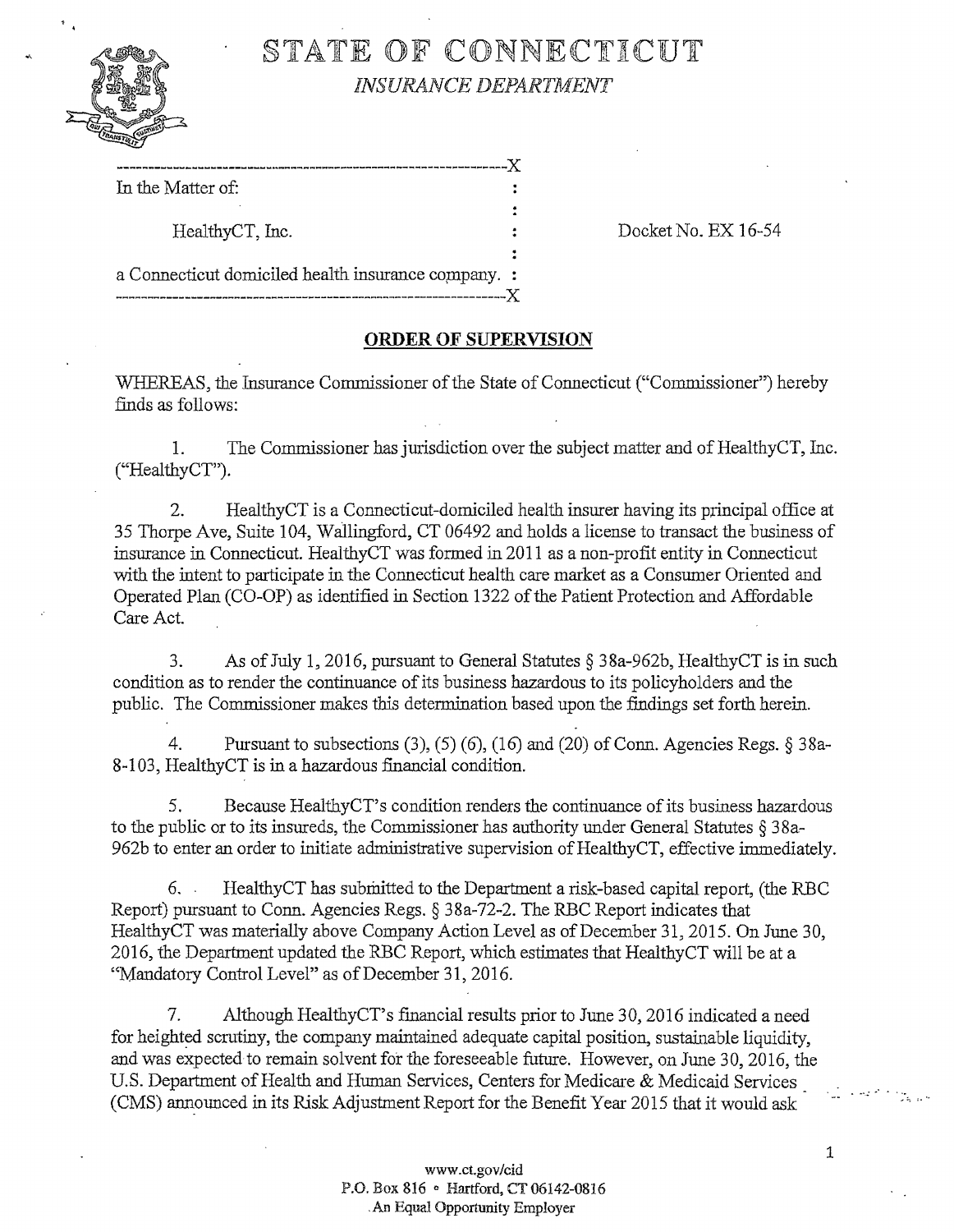HealthyCT to pay \$13,400,000 to CMS pursuant to the Risk Adjustment program. The CMS Risk Adjustment Report changed HealthyCT's fmancial outlook, requiring this Order.

8. The Commissioner has authority under Conn. Agencies Regs. §§ 38a-72-l through 38a-72-13 to enter this,order of supervision.

9. It is in the best interests of HealthyCT's policyholders and creditors to run-off the existing operations of HealthyCT in such a manner as would maximize the availability of funds to satisfy the interests of policyholders, creditors, and other constituents.

10. HealthyCT is in such condition that regulatory control of the insurer is appropriate to help safeguard its financial security and is in the best interests ofthe policyholders and creditors of the insurer and of the public as HealthyCT administers the run-off of its existing business.

#### IT IS THEREFORE ORDERED THAT:

11. HealthyCT is hereby placed under the administrative supervision of the Commissioner pursuant to General Statutes § 38a-962b and under the terms herein, effective at the time the Commissioner signs this order.

12. HealthyCT shall submit to the Commissioner, for the Commissioner's approval, no later than July 15, 2016, a comprehensive run-off plan approved by HealthyCT's Board of Directors. Said run-off plan shall include, but not be limited to, cash flow projections to demonstrate that HealthyCT has sufficient assets and cash flow to pay both claims and operating expenses as those obligations become due. HealthyCT will update the run-off plan upon the request of the Commissioner.

13. Within three business days of the date of this order, HealthyCT shall submit to the Commissioner for inspection all current contracts between HealthyCT and its creditors, vendors and reinsurers. Within one business day of the date of this order, HealthyCT will submit to the Commissioner a list of HealthyCT' s main contact persons at each of its creditors, vendors and reinsurers.

14. The period of administrative supervision by the Commissioner shall commence upon execution of this Order. The period of supervision pursuant to this Order shall be coterminous with the run-off of HealthyCT' s existing insurance business, unless the Commissioner takes further action pursuant to her authority under Title 38a of the Connecticut General Statutes.

15. The determination that HealthyCT shall be subject to administrative supervision by the Commissioner may be abated and thereby released from administrative supervision by the Commissioner if HealthyCT complies with the orders of supervision provided herein and, during the period of supervision, HealthyCT shall have attained sufficient liquidity, surplus, and reserves such that the Commissioner in her sole discretion determines the supervision of HealthyCT is no longer necessary for the protection of policyholders, claimants, creditors, or is no longer in the public interest.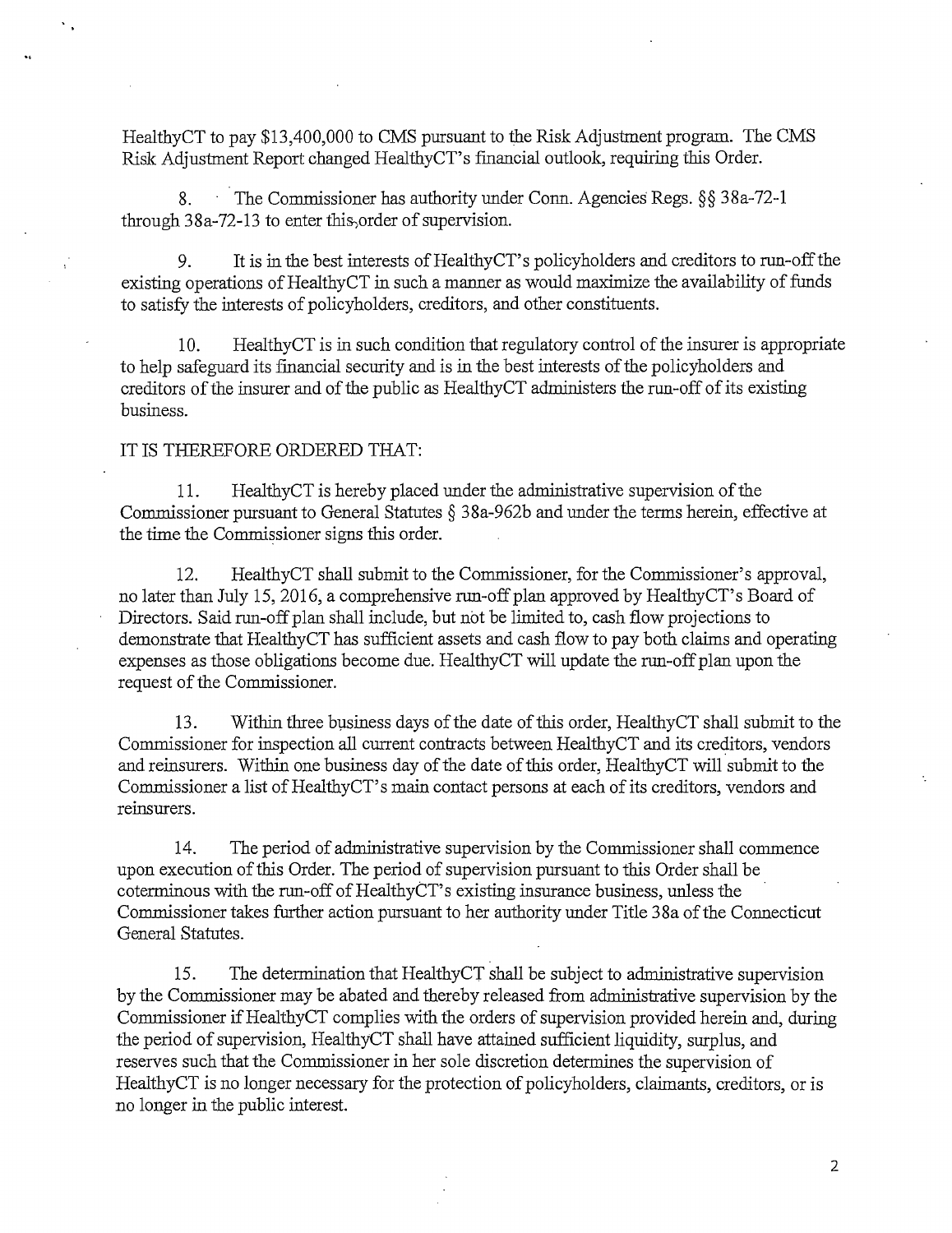16. During the period of supervision, HealthyCT shall not undertalce, engage in, commit to accept, or renew any insurance obligations including without limitation, insurance or reinsurance policies or any similar arrangements or agreements or, without the prior written approval of the Commissioner, make any material change in any insurance or reinsurance agreement which would increase the financial obligations of HealthyCT in any material respect. Moreover, HealthyCT shall not engage in activities beyond those that are routine in the day-today conduct of its business in run-off and are otherwise consistent with its run-off plan to be filed with, and found acceptable by, the Commissioner, without the prior approval of the Commissioner or her designee. The routine day-to-day conduct of HealthyCT's business in runoff includes but is not limited to:

(a) paying and settling claims and insurance obligations unless otherwise prohibited by this Order, subject to the direction and approval of the Commissioner;

(b) engaging, directing, discharging, and compensating counsel (including reasonable costs incurred) with respect to such claims or other matters;

(c) paying settlements or judgments with respect to such claims;

(d) nothwithstanding paragraph  $17(d)$  below, investing the assets of HealthyCT and liquidating such assets in an appropriate manner as required to pay claims, operating expenses, settlements, and other charges in the ordinary course of business and subject to the provisions of this Order;

(e) . submitting information to reinsurers with respect to HealthyCT' s reinsured claims and adjustment expenses; and

*(f)* taking all actions necessary and appropriate to recover all sums due to HealthyCT from reinsurers and others.

17. The following activities, to the extent not necessary for the adjusting and payment of claims, and expenses associated with claims adjusting and settlement, are understood to be outside the day-to-day conduct of HealthyCT's business in run-off, and in no event shall HealthyCT engage in or undertake the following activities without the prior approval of the Commissioner or her designee:

(a) Dispose of, convey, or encumber any of its assets or its business in force.

(b) Withdraw any amounts from its bank accounts.

(c) Lend any of its funds.

..

(d) Invest any of its funds.

(e) Transfer any of its property.

*(f)* Incur any debt, obligation, or liability.

(g) Merge or consolidate with another company.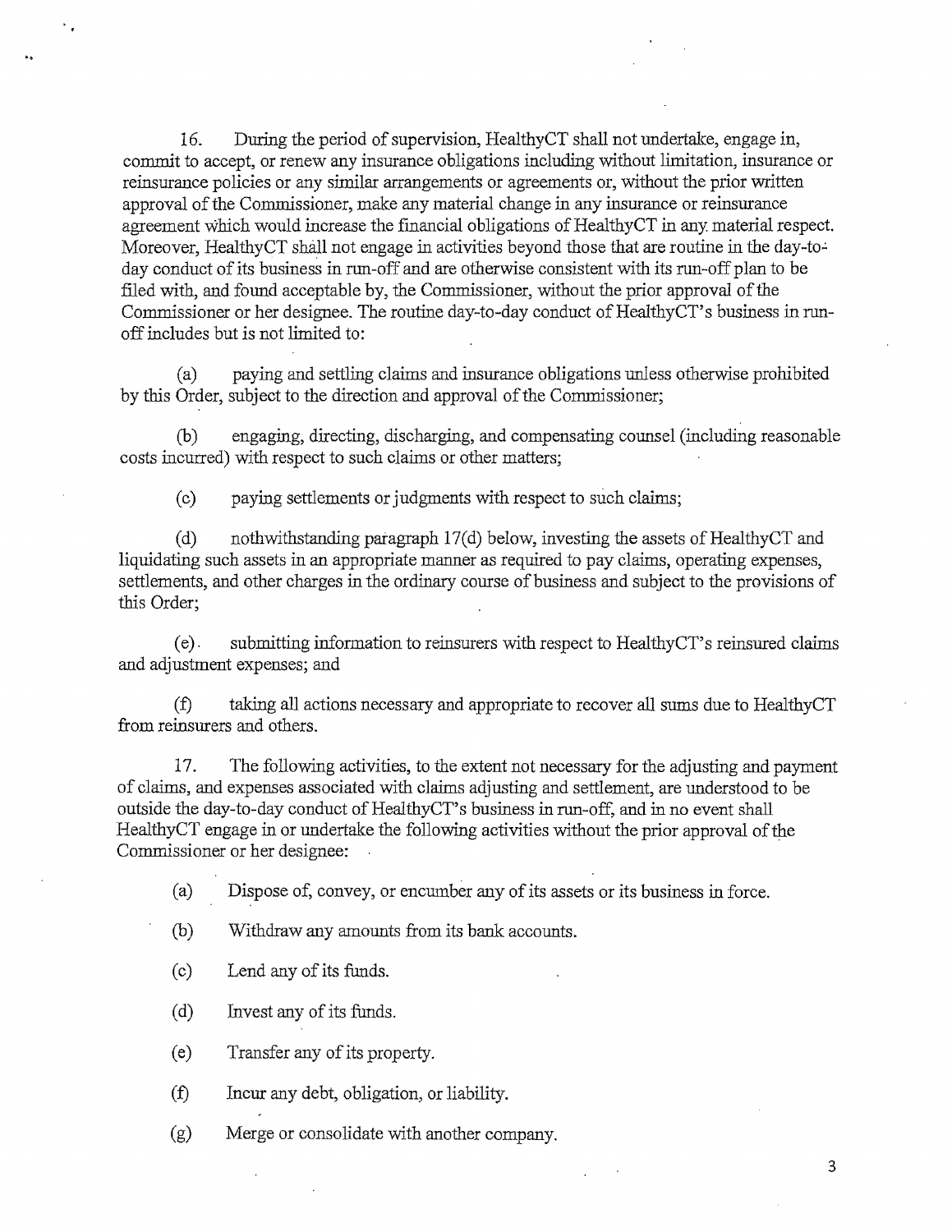(h) Write new or renewal business.

..

 $\mathbf{v}$ 

(i) Enter into any new reinsurance contract or treaty, or modify any reinsurance contract or treaty.

G) Terminate, surrender, forfeit, convert, or lapse any insurance policy, certificate, or contract, except for nonpayment of premiums due.

 $(k)$  Release, pay, or refund premium deposits, unearned premiums, or other reserves on any insurance policy, certificate, or contract.

(1) Make any material change in management.

(m) Increase salaries and benefits of officers or directors or pay bonuses, dividends or other payments deemed preferential.

To obtain the prior approval of the Commissioner as to any of the foregoing actions, HealthyCT shall make a written recommendation to the Commissioner containing reasons in support of approval.

18. The Commissioner shall have the final authority to approve or disapprove the initiation, settlement, or withdrawal by HealthyCT of any action, dispute, arbitration, litigation, or proceeding of any kind involving HealthyCT that is not in the ordinary course of business. To propose any such conduct, HealthyCT shall prepare a written report to the Commissioner with a recommendation for approval or disapproval with the reasons therefore.

19. Without the prior written approval of the Commissioner, HealthyCT shall not (i) add any individual who is not currently a senior executive officer of HealthyCT, to the board of directors of HealthyCT or (ii) move the principal offices or records of HealthyCT to a location outside of Connecticut.

20. HealthyCT shall file with the Department a monthly financial statement consisting of a balance sheet and income statement, along with a statement of cash flow, a claims ageing report, a cash report, quarterly RBC projections, and membership enrollment report, on the 25th day of each month as of the end of the prior month.

21. At least annually, HealthyCT shall submit an actuarial analysis prepared by a qualified actuary as defined in Conn. Agencies Regs.§ 38a-53-1.

22. HealthyCT shall submit to the Department any additional reports that the Department reasonably determines as necessary to ascertain the financial condition of HealthyCT.

23. HealthyCT shall submit any and all reports or items required by this Order, and all requests for the Commissioner's action or approval to:

### Kathy Belfi

Director of Financial Regulation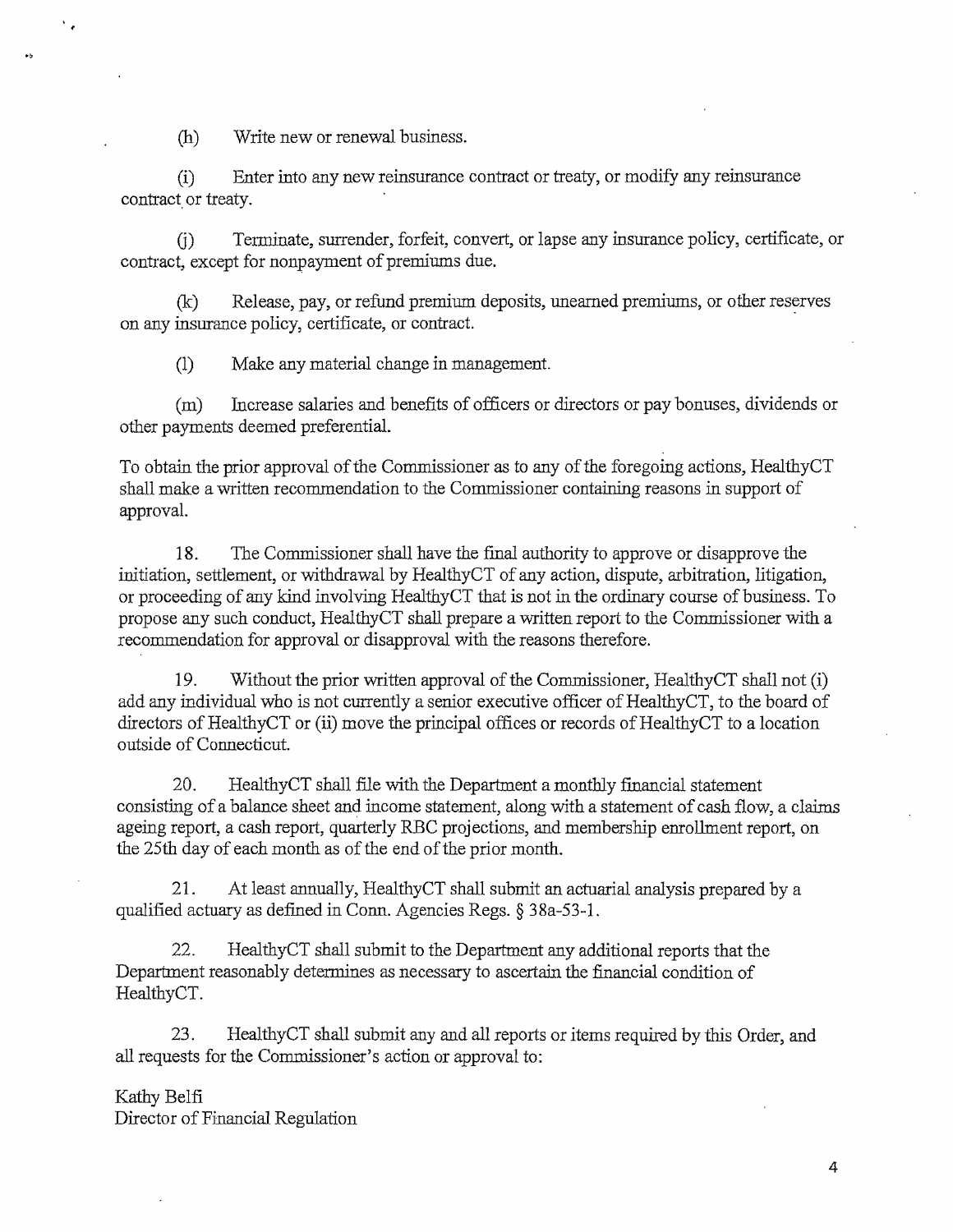Connecticut Insurance Department P.O. Box 816 Hartford, Connecticut 06142-0816 (860) 297-3968 Kathy .Belfi@ct. gov

..,

24. The Commissioner may retain, at HealthyCT's expense, such experts (including, but not limited to, attorneys, actuaries, accountants, and investment advisors) not otherwise a part of the Commissioner's staff, as the Commissioner reasonably believes is necessary to assist in the supervision of HealthyCT.

25. HealthyCT shall continue to comply with all obligations under law, including applicable financial, regulatory, and tax reporting requirements.

26. Nothing in this order shall preclude the Commissioner from taking further action as the Commissioner in her sole discretion deems appropriate and in the best interest of HealthyCT's policyholders and the public, including commencement of further legal proceedings if and as necessary under Chapter  $704c$  of the Connecticut General Statutes.

The foregoing Order of Supervision for HealthyCT is entered and shall be effective at  $[0:0]$ 

a.m. on this 1st day of July 2016.

Wade

Katharine L. Wade Insurance Commissioner